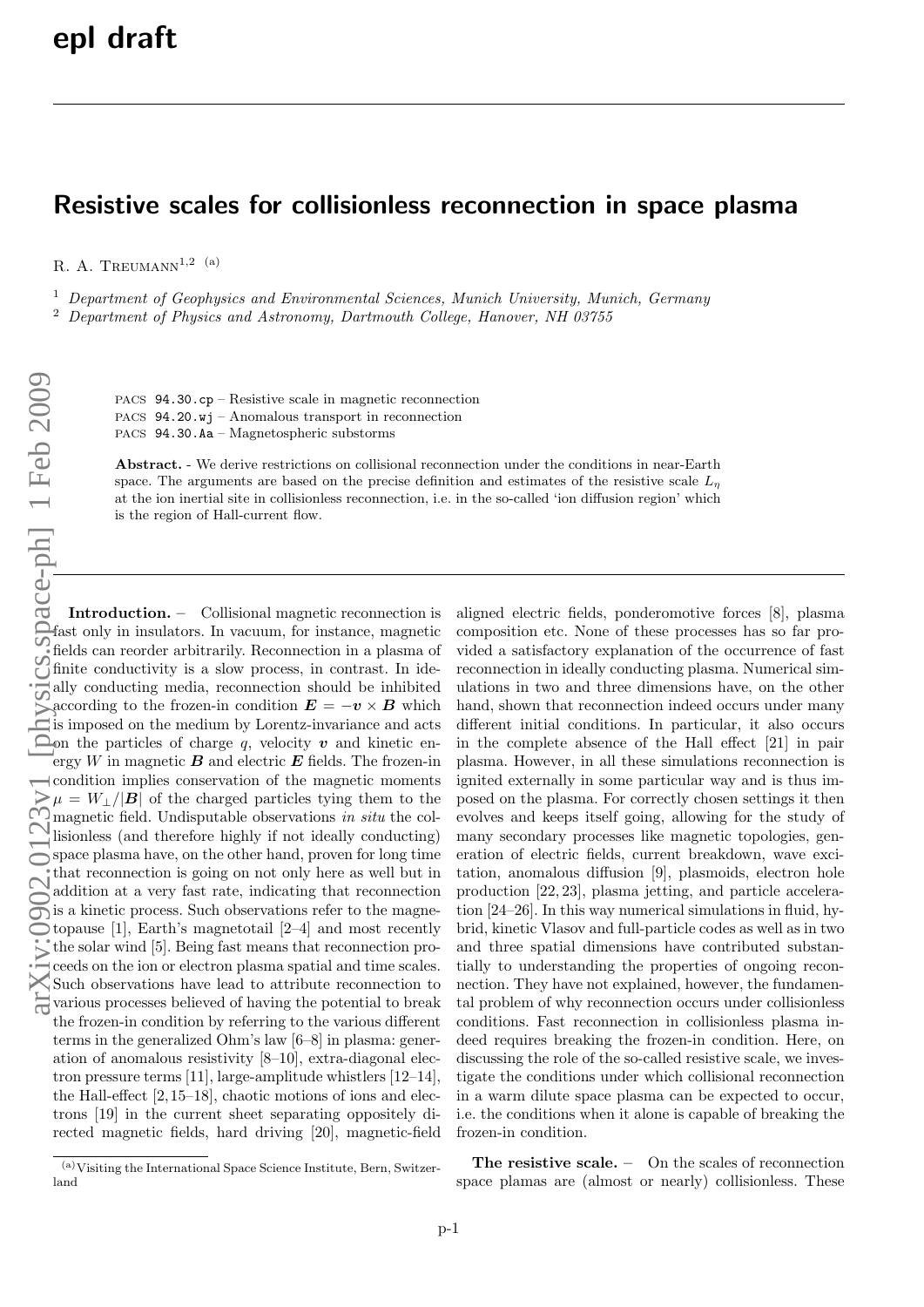scales are of the order of the ion inertial length  $\lambda_i = c/\omega_{pi}$ or ion gyroradius  $\rho_{ci} = v_i/\omega_{ci}$ , where  $c = (\mu_0 \epsilon_0)^{-\frac{1}{2}}$  is the velocity of light, and  $\omega_{pi} = (e^2 N / \epsilon_0 m_i)^{\frac{1}{2}}, \omega_{ci} = eB/m_i$  are the respective ion plasma and cyclotron frequencies in a plasma of density N and magnetic field  $\boldsymbol{B}$  (with e elementary charge and  $m_i$  ion mass). Any resistivity must necessarily be anomalous, caused by wave particle interactions that are intrinsic to the plasma. This raises the question of how large this resistivity must be in order to be able to set the frozen-in concept out of action. To answer this question we refer to the magnetic induction equation

<span id="page-1-0"></span>
$$
\frac{\partial \boldsymbol{B}}{\partial t} = \nabla \times \boldsymbol{V} \times \boldsymbol{B} + \frac{1}{\mu_0 \sigma_a} \nabla^2 \boldsymbol{B} + \cdots
$$
 (1)

where  $V$  is the bulk flow velocity of the plasma, and  $\sigma_a = e^2 N/m_e \nu_a = \epsilon_0 \omega_{pe}^2/\nu_a$  is the (anomalous) conductivity expressed through the square of the electron plasma frequency  $\omega_{pe}$  and the anomalous collision frequency  $\nu_a = v_e/\lambda_a$ , which is a function of the electron thermal velocity  $v_e$  and the anomalous mean free path  $\lambda_a = (NS_a)^{-1}$ , with  $S_a$  the anomalous collisional cross section (a functional, e.g., of the scattering wave power). The dots  $\cdots$  in Eq. [\(1\)](#page-1-0) stand for the various remaining terms in the generalised Ohm's law

<span id="page-1-2"></span>
$$
\boldsymbol{E} + \boldsymbol{V} \times \boldsymbol{B} = \eta_a \boldsymbol{J} + \frac{1}{eN} (\boldsymbol{J} \times \boldsymbol{B} - \nabla \cdot \mathsf{P}_e) + \text{MCV} + \text{PM}
$$
\n(2)

Here  $\eta_a = \sigma_a^{-1}$ , the second term is the sum of the Hallterm  $J \times B$  and the divergence of the electron thermal pressure tensor  $P_e$ . The last terms account symbolically for the mixed current-velocity (MCV) [6, 7] and ponderomotive (PM) terms [8]. For the purposes of this Letter which intends to clarify the role of anomalous resistance all these terms are not considered here.

For comparing the relative importance of the two terms on the right of Eq. [\(1\)](#page-1-0) we introduce the convective and resistive scales  $L_c$  and  $L_{\eta}$ , respectively. For the resistive term to dominate and destroy the frozen-in state of the plasma one requires that dimensionally

$$
\mu_0 \sigma_a L_\eta^2 < L_c / V \tag{3}
$$

Since it can be shown that  $\eta_a = \mu_0 \nu_a \lambda_e^2$ , with  $\lambda_e = c/\omega_{pe}$ the electron skin depth, this expression becomes

$$
L_{\eta}^2 < \nu_a \lambda_e^2 L_c / V = \nu_a \lambda_e^2 \tau_c \tag{4}
$$

where  $\tau_c$  is the time the flow needs to cross the reconnection site over the distance of  $L_c$ . Using the definition of the anomalous collision frequency this inequality can be brought into the following form

$$
L_{\eta}^{2}/\lambda_{e}^{2} < v_{e}\tau_{c}/\lambda_{a} = \omega_{pe}\tau_{c}(\lambda_{D}/\lambda_{a}) \tag{5}
$$

The quantity  $\lambda_D = v_e/\omega_{pe}$  is the Debye length.

The last expression can be brought into an applicable form if we refer to the observation that reconnection sets

on under conditions when the width of the separating current layer becomes less than the ion inertial length scale  $\lambda_i$ , in which case the ions become non-magnetised, while the magnetic field remains to be tied to the electrons such that it is the electron flow across the ion inertial region which transports the magnetic field into the centre of the reconnection site to undergo reconnection. Still, during this transport, the electrons are frozen to the magnetic field such that the problem is shifted to a process that enables the electrons to leave the field in order enabling it to reconnect. For anomalous resistance to provide such a mechanism one thus needs to express  $\tau_c$  in terms of  $\lambda_i$  as

$$
\tau_c = L_c/V \sim \lambda_i/V = (c/V_A)(\omega_{pi} M_A)^{-1}
$$
 (6)

where we introduced the Alfvénic Mach number  $M_A$  =  $V/V_A < 1$  expressing the velocity through the Alfvén ve- $V/V_A < 1$  expressing the velocity through the Allven velocity  $V_A = B/\sqrt{\mu_0 m_i N}$ , and  $c/V_A = \omega_{pi}/\omega_{ci}$ . {Usually, in reconnection,  $M_A \sim O(10^{-2}) \ll 1$ , except for some claims that reconnection might also go on in the shock front of high Mach-number (presumably relativistic) shocks [27] where, if true, it could substantially shorten the resistive scale.} We can then write

$$
L_{\eta}^{2}/\lambda_{e}^{2} \lesssim (m_{i}/m_{e})(\omega_{pe}/\omega_{ce})(\lambda_{D}/\lambda_{a})M_{A}^{-1}
$$
 (7)

Finally, expressing  $\lambda_D \omega_{pe}/\omega_{ce} = \rho_e$  through the electron gyroradius  $\rho_e = v_e/\omega_{ce}$ , we obtain for the resistive scale the following expression

<span id="page-1-1"></span>
$$
\frac{L_{\eta}}{\lambda_e} \lesssim \left[ \frac{1}{M_A} \left( \frac{m_i}{m_e} \right)^{\frac{1}{2}} \frac{\rho_i}{\lambda_a} \right]^{\frac{1}{2}} \tag{8}
$$

that is applicable to current sheets of widths  $\Delta \leq \lambda_i$ , smaller than the ion inertial length scale.

It is important to note that the resistive scale is not the same as the mean free path of the particles. The final expression Eq. [\(8\)](#page-1-1) gives the resistive scale in terms of the anomalous mean free path. The resistive scale refers to the length over that the magnetic field energy can resistively be dissipated converting magnetic energy into heating the plasma. Therefore, the resistive scale has to be defined in terms of the process that provides the dissipation.

General arguments are based on the notion that such scales must be short in order to match the internal correlation lengths. In reconnection it is reasonable to assume that these lengths are related to the scales on which the particles become demagnetised allowing the magnetic field to slip away from the particles. Since in collisionless reconnection the ions in the Hall region are already nonmagnetic and the transport of the magnetic field is provided by the electrons, the microscopic correlation scale for reconnection is quite naturally the electron inertial length  $\lambda_e$ . Once the resistive scale becomes the order of the electron skin depth  $L_n \sim O(\lambda_e)$ , one expects that reconnection becomes anomalously resistive even though the plasma is collisionless. In the following we investigate the consequences of this assumption.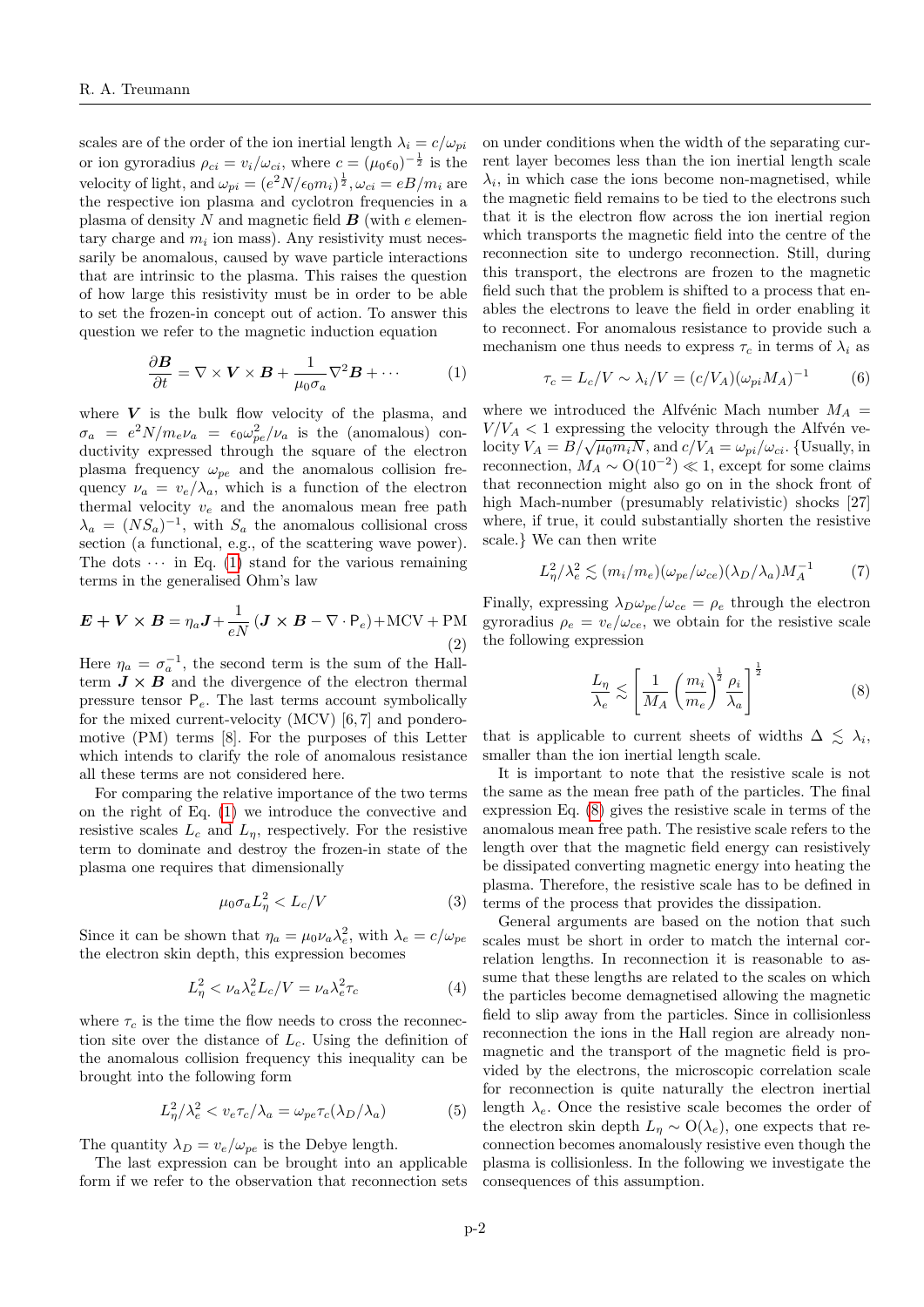Resistive reconnection in collisionless plasma a myth?. – It is frequently assumed that some anomalous resistance can be produced in collisionlesss plasma. We are now going to check whether anomalous resistivity can play a dominant role in collisionless reconnection. In the spirit of the above discussion we assume that some anomalous resistance has indeed be generated locally in the reconnection site. For reconnection to work one then in the inequality Eq. [\(8\)](#page-1-1) requires that  $L_n \sim \lambda_e$ , in which case the left hand side becomes unity and Eq. [\(8\)](#page-1-1) turns into an expression from which the anomalous mean free path length  $\lambda_a$  can be determined as

<span id="page-2-0"></span>
$$
\lambda_a = \left(\frac{m_i}{m_e}\right)^{\frac{1}{2}} \frac{\rho_i}{M_A} \tag{9}
$$

Since inflow speeds  $V$  in reconnection are small, usually much less than the Alfvén velocity, the Mach number  $M_A$ is small suggesting that the anomalous mean free path can be quite large, indeed.

For a more quantitative conclusion we have to compare this anomalous mean free path with the Coulomb-Spitzer-Braginskii (collisional) mean free path  $\lambda_{\text{CSB}}$  of the plasma. Instead it is more convenient to use the cross sections. The CSB-cross section can be expressed in terms of the Debye length as  $S_{\text{CSB}} \simeq \Lambda/16\pi N^2 \lambda_D^4$  with  $\Lambda$  the Coulomb logarithm (which corrects for small angle scattering). Note that small cross sections imply weak scattering and thus inefficient scattering processes!

The ratio of the two cross sections in question, on using  $\lambda_D/\rho_i = (V_A/c)(m_i/m_e)^{\frac{1}{2}}$ , is then

$$
R_a \equiv \frac{S_a}{S_{\text{CSB}}} \simeq \frac{16\pi}{\Lambda} \beta_r N \lambda_D^3 \tag{10}
$$

where  $\beta_r = V/c$  is the relativistic factor of the inflow, and  $(N\lambda_D^3)^{-1} = W/NT$  is the thermal plasma wave fluctuation intensity W which causes the Coulomb scattering, normalised to the thermal energy density  $NT$  (with temperature  $T$  in energy units). The latter is quite small in the dilute space plasma. Its inverse appearance in the last expression indicates that the anomalous scattering cross section must become very large in order to let anomalous resistivity play a substantial role in reconnection in an otherwise collisionless plasma.

For an estimate we refer to the conditions in the tail plasma sheet of the Earth's magnetosphere both during quiet or substorm conditions. Inflow velocities are of the order of  $V \sim$  a few 10 km/s yielding  $\beta_r \sim 10^{-4}$  (or Mach numbers  $M_A \sim 10^{-2}$ ). Plasma sheet densities are between  $10^5 \leq N \leq 10^6$  m<sup>-3</sup>. Electron temperatures are in the range  $30 \leq T_e \leq 100$  eV. These values yield cross section ratios

$$
10^8 \lesssim R_a \lesssim 10^{11} \tag{11}
$$

with the smaller value holding under quiet magnetospheric conditions (small V and  $\lambda_D$ ). For the anomalous cross section to exceed the CSB cross section by so many orders



<span id="page-2-1"></span>Fig. 1: The ratios  $R = S_a/S_{\text{CSB}}$  (filled rectangles) and  $\lambda_a/\lambda_i$ (white rectangles) in the Solar Corona (SC), Earth's Magnetosheath (MSH), Earth's Magnetospheric Tail (MST) and Solar Wind Current Sheet (SWCS) in dependence on the plasma density in these regions. The shaded area below the line  $R = 1$  indicates the parameter region for  $R$  where the Coulomb-Spitzer-Braginskii cross-section is larger than the anomalous cross section in the ion inertial region. There is some variation in the local parameters of each region which is approximately accounted for in the size of the rectangular regions. In particular, the local Mach numbers entering  $\lambda_a$  are relatively uncertain. In all regions under consideration  $R \gg 1$ . The ratios  $\lambda_a/\lambda_i$  for SC and SWCS are quite uncertain but their range still exceeds 1.

of magnitude a rather strong instability is required. The CSB-collision frequency under these conditions is of the order of  $\nu_{\text{CSB}} \sim 10^{-9} \text{ s}^{-1}$ . Since the collision frequency scales with the cross section, the above scaling range requires anomalous collision rates of the order of  $\nu_a \sim (1 - 10)$  $s^{-1}$  which is of the order of the lower hybrid frequency in a 10 nT magnetic field, presumably the largest possible value anomalous collision frequencies can reach under conditions of magnetised electrons and non-magnetised ions. Moreover, the anomalous mean free path from Eq. [\(9\)](#page-2-0) becomes  $\lambda_a \sim 2.4 \times 10^5$  km, much smaller than  $\lambda_{\text{CSB}}$  but still much larger than  $\lambda_i$ . Thus, even though not impossible, it is highly improbable that reconnection in the geomagnetic tail current sheet will be caused by the generation of anomalous resistance. In fact, the required high wave fluctuation level of  $W_a \sim 10^{10} W$  needed to reproduce the above value of  $R_a$  has never been reported in observations of reconnection. In contrast, any observed wave levels in presumable crossings of the very reconnection site [28, 29] have been found to be astonishingly low both in the magnetospheric tail plasma sheet as at the dayside of the magnetopause. Thus anomalously collisional reconnection in the dilute near-Earth space plasma is probably a myth.

Discussion. – Since reconnection has been unambiguously identified in space from its many secondary signatures and since, as we have concluded here from a purely theoretical investigation of scales, it would be difficult to realise the required small resistive scales based on anoma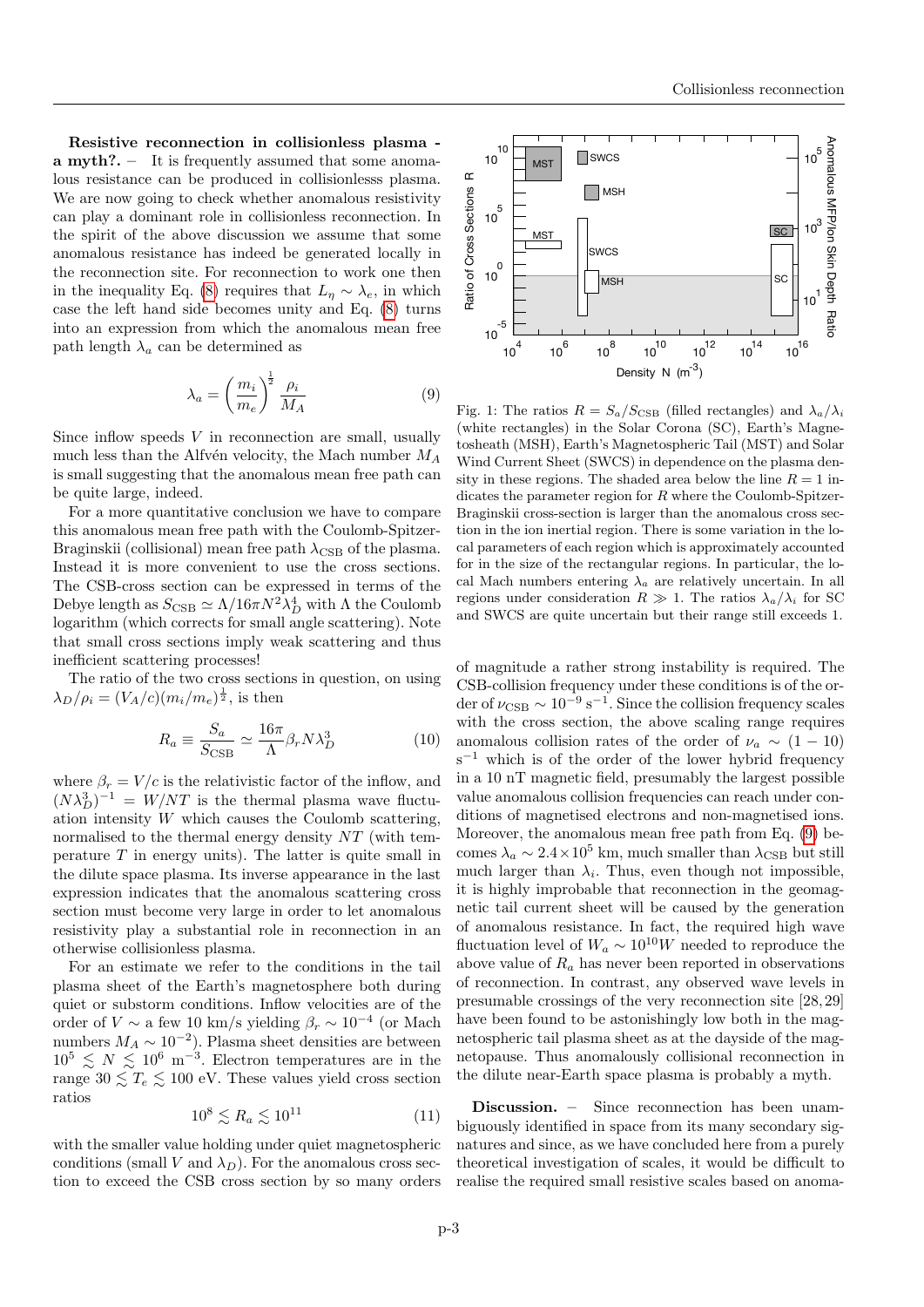lous resistance produced by wave-particle interaction at the reconnection side, reconnection in collisionless space plasmas is caused by other effects than anomalous collisions. The generalised Ohm's law Eq. [\(2\)](#page-1-2) still allows for a number of different actors, some of which may be capable of breaking the frozen in condition on the left hand side of Eq. [\(2\)](#page-1-2). Since the Hall force itself does not dissipate energy, the Hall term, inserted into the induction law Eq. [\(1\)](#page-1-0), may still act through the density gradient term  $(\mathbf{J}\mathbf{B}-\mathbf{B}\mathbf{J})\cdot\nabla(eN^{-1})$  to break the frozen-in state. Similarly, the non-gradient part of the pressure tensor divergence provides another possibility, as do the two remaining terms. In particular the ponderomotive force term is of interest. It is non-zero when the turbulent wave field in the ion-inertial range consists of localised structures like electron holes which locally possess high wave intensity. As long as the ponderomotive force is derived from a gradient of wave power, as is the usual case in solitons like ion-acoustic solitons, Langmuir solitons and so on (cf., e.g., [30]) it will, like the Hall term, contribute only through the inverse density gradient factor. However, when it possesses genuine non-gradient terms (as probably happens in Bernstein-Green-Kruskal modes), then breaking the frozen-in condition may be likely due to the ponderomotive force. We may hence conclude that anomalous resistance alone is very unlikely to provide sufficient dissipation in the plasma of near-Earth space for acting as the sole cause of reconnection. However, a weak resistivity on a resistive scale that is substantially larger than the electron scale may help, together with other effects that are contained in the generalised Ohm's law, to keep reconnection going even though anomalous resistivity by itself does not suffice for keeping it going.

Let us finally check the variation of the anomalous cross section in different regions of space. In the solar corona (SC) one has  $N \sim 10^{15} \text{ m}^{-3}$  (at the  $\sim 300 \text{ MHz}$  radio emission level),  $T_e \sim 10^2 \text{ eV}, B \sim (10^{-4} - 10^{-1}) \text{ T}$  (the larger value probably approximately valid in active magnetic regions during flares), yielding  $\lambda_D \sim 2 \times 10^{-3}$  m,  $\lambda_e \sim 0.1$ m,  $\lambda_i \sim 4$  m,  $N\lambda_D^3 \sim 1.3 \times 10^7$ , and an Alfvén velocity between  $70 \lesssim V_A \lesssim 7 \times 10^4$  km/s. Typical flow velocities V are in the range of several  $10 \le V \le$  several 100 km/s. The lower hybrid frequency is in the range  $7 \text{ kHz} < f_{lh} < 1$ MHz, and the anomalous mean free path lengths range in between  $15 \,\mathrm{m} \lesssim \lambda_a \lesssim 1.5 \,\mathrm{km}$ . These values suggest a cross section ratio  $3 \times 10^3 < R_a < 2 \times 10^4$  for anomalous processes becoming important. It shows that in the corona the required anomalous cross section is also substantially larger than the classical cross section  $S_{\text{CSB}} \sim 4 \times 10^{-19} \text{ m}^2$ , corresponding to a collisional mean free path of  $\lambda_{\text{CSB}} \sim 3$ km. The anomalous mean free path needed for reconnection to become resistive is  $0.02/M_A < \lambda_a < 15/M_A$  m. Since the inflow velocities are probably much less than the Alfvén speed, though little is known in this respect,  $M_A$  can range from  $M_A > 10^{-3}$  to  $M_A \leq 1$  which for  $\lambda_a$  implies that  $20 \text{ m} < \lambda_a$ . This is larger than  $\lambda_i$  which in spite of the above conclusion suggests that in the solar corona the conditions on anomalous resistance are less restrictive than in the magnetosphere.

In the solar wind current sheet (SWCS) the parameters are  $N \sim 10^7 \text{ m}^{-3}$ ,  $T_e \sim 10^2 \text{ eV}$ ,  $B \sim (1-5)$ nT,  $V_A \sim (10 - 20)$  km/s,  $\lambda_e \sim 2$  km,  $\lambda_i \sim 70$  km,  $\lambda_D \sim 23$  m, yielding  $N\lambda_D^3 \sim 1.3 \times 10^{11}$ . Flow velocities across the sheet are quite uncertain but can at most be of the order of the solar wind flow speed  $V < 10^3$  km/s. Hence the required relative anomalous cross section is in the range  $R_a < 10^{10}$ . The required anomalous mean free path becomes  $\lambda_a \sim (2.4/M_A) \times 10^3$  km. Its dependence on the Mach number forces one to distinguish between convected (floating) and standing solar wind current sheets. The latter experience a substantial fraction of the solar wind Mach number  $M_A \sim 8$ , wile the former see only slow inflows with Mach number  $0.01 < M_A < 0.1$ . Hence  $\lambda_a \sim 300$  km for standing and  $2 \times 10^4 < \lambda_a < 2 \times 10^5$  km for floating current sheets, all substantially less than the ion inertial length thus requiring strong anomalous effects the realisation of which is hard to believe.

Turning to the magnetosheath (MS) where reconnection has been suggested to occur [31] and play a role in dissipation [32] we have  $N \sim 3 \times 10^7$  m<sup>-3</sup>,  $T_e \sim 30$  eV,  $B \sim 30$ nT,  $V_A \sim (30-100) \text{ km/s}, \lambda_e \sim 1 \text{ km}, \lambda_i \sim 40 \text{ km}, \lambda_D \sim 7$ m. Flow velocities across the narrow current sheets are at most of the order of some  $V \sim 10 \text{ km/s}$ . This yields a required ratio  $R_a \sim 10^7$  and anomalous mean free path  $\lambda_a \simeq 70/M_A$  km. One might assume that a maximum  $M_A \sim 1$  behind the shock in the magnetosheath corresponding to a maximum flow speed, but probably the relative inflow in any of the small scale current sheets that have been detected here is much slower yielding  $M_A \sim$ 0.1-0.2 only and thus required anomalous mean free paths  $\lambda_a \sim 10^3$  km. Since all these mean free path estimates in the magnetosheath exceed the current sheet widths  $\Delta \sim \lambda_i$  required in collisionless reconnection is is unlikely that anomalous collisional transport processes contribute to reconnection here. Processes of generating anomalous diffusion that do not meet these values can thus be put aside as being involved in maintaining anomalous collisional reconnection in the magnetosheath. Figure [1](#page-2-1) gives an impression of the locations of the ratios  $R_a$  and  $\lambda_a/\lambda_i$ in the four regions investigated in this Letter.

In summary, we have tried clarifying the notion of the resistive scale in application to reconnection in those space plasma regions that are accessible to measurements in situ in near-Earth's space, finding that, under the conditions that prevail in the ion inertial region, this scale can hardly be made small enough for anomalous resistivity to drive reconnection as the sole responsible process in fast magnetic merging.

∗ ∗ ∗

This research is part of a Visiting Scientist Programme at ISSI, Bern. Hospitality of the ISSI staff and directors is thankfully recognised.